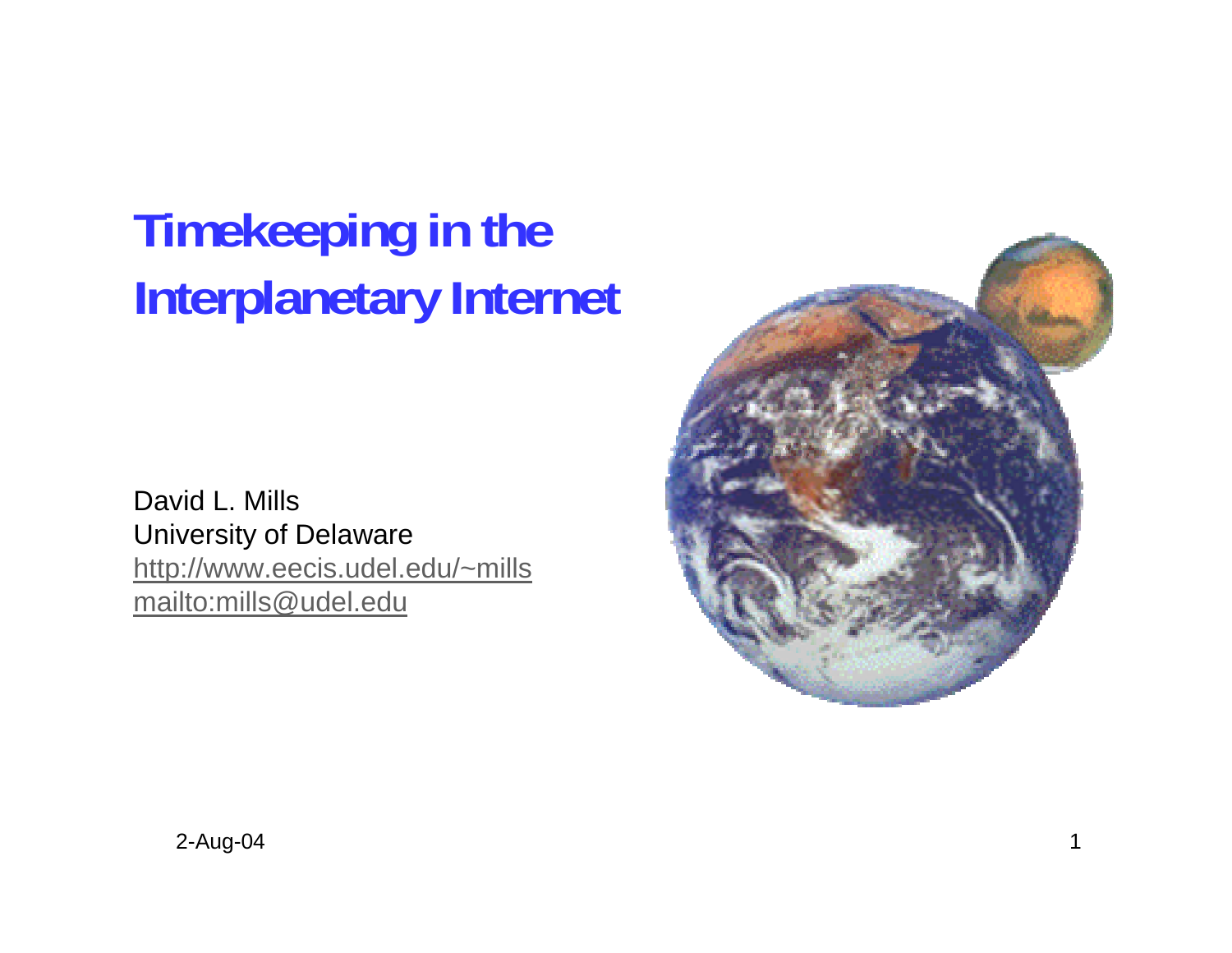

- oResearch program funded by DARPA and NASA
- oNear term emphasis on Mars exploration and mission support
- o Exploration vehicles
	- •Surface base stations and rovers – perform experiments, collect data
	- • Satellite orbiters – relay commands to surface vehicles, retrieve data for later transmission to Earth
	- •Spacecraft – transport orbiters and surface vehicles to Mars
- o Mission support
	- • NASA Deep Space Network (DSN) – three huge antennas in California, Spain and Australia, time shared for Mars and other NASA missions
	- • Earth internet – coordinate mission activities, send commands and retrieve data via DSN, disseminate results
	- • MARS internet – communicate between DSN, orbiters and surface vehicles; perform housekeeping functions such as antenna pointing, network routing, ephemeris maintenance and general timekeeping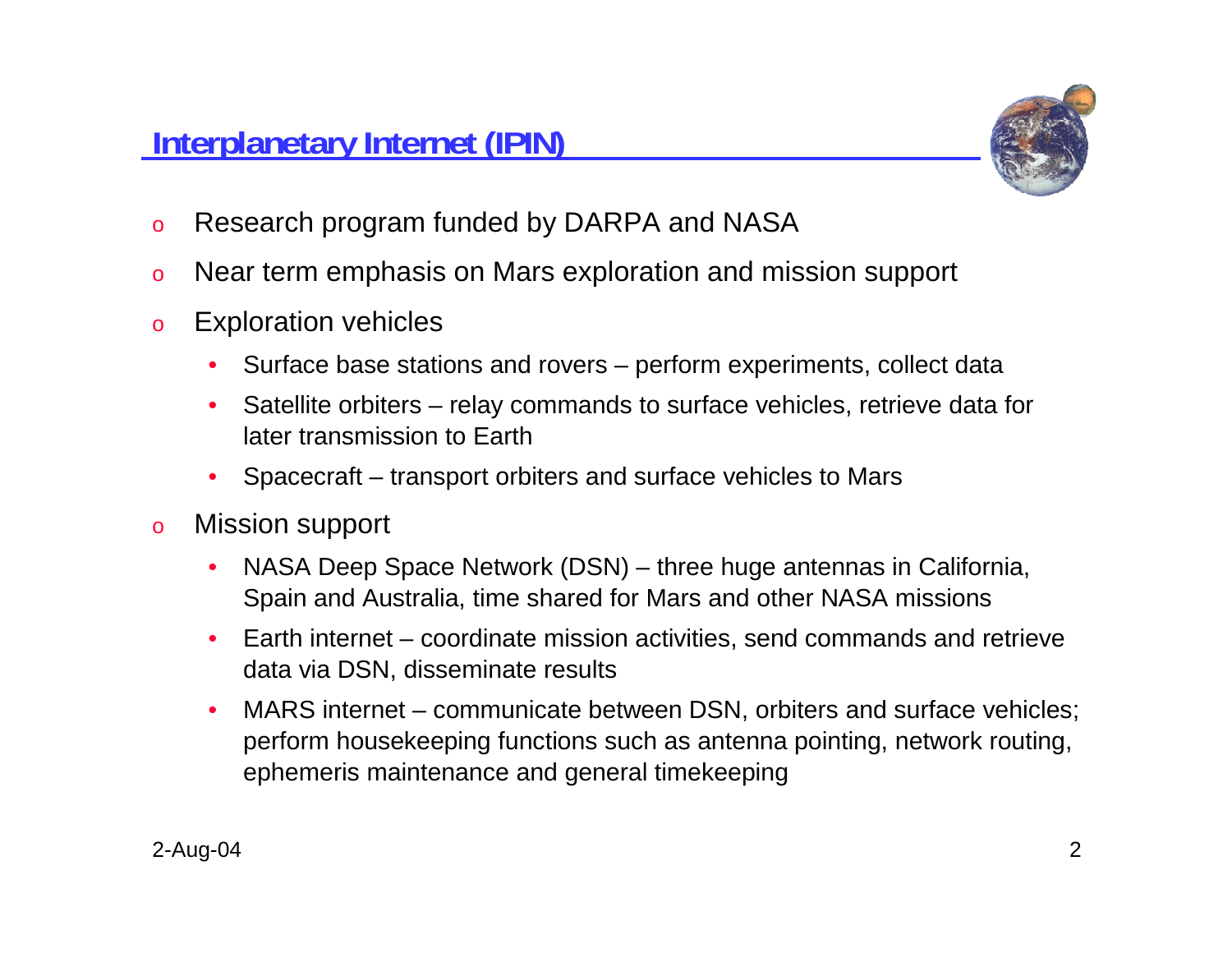### **IPIN issues**



- o Transmission delays between Earth and Mars are variable and in general much longer than in Earth and Mars internets
- o Transmission speeds are highly variable, but in general far slower than Earth internet
- o Spacecraft position and velocity can be predicted accurately, so transmission delays can be predicted
- o Connectivity between Mars surface and orbiters and between Earth and Mars is not continuous, but opportunities can be predicted
- o DSN facilities are shared; connectivity opportunities must be scheduled in advance for each mission
- o Error recovery using retransmissions is impractical; TCP is useful only in Earth internet and Mars internet, but not between Earth and Mars
- o Dependency on Earth-based databases is not practical on Mars, so any databases required must be on or near Mars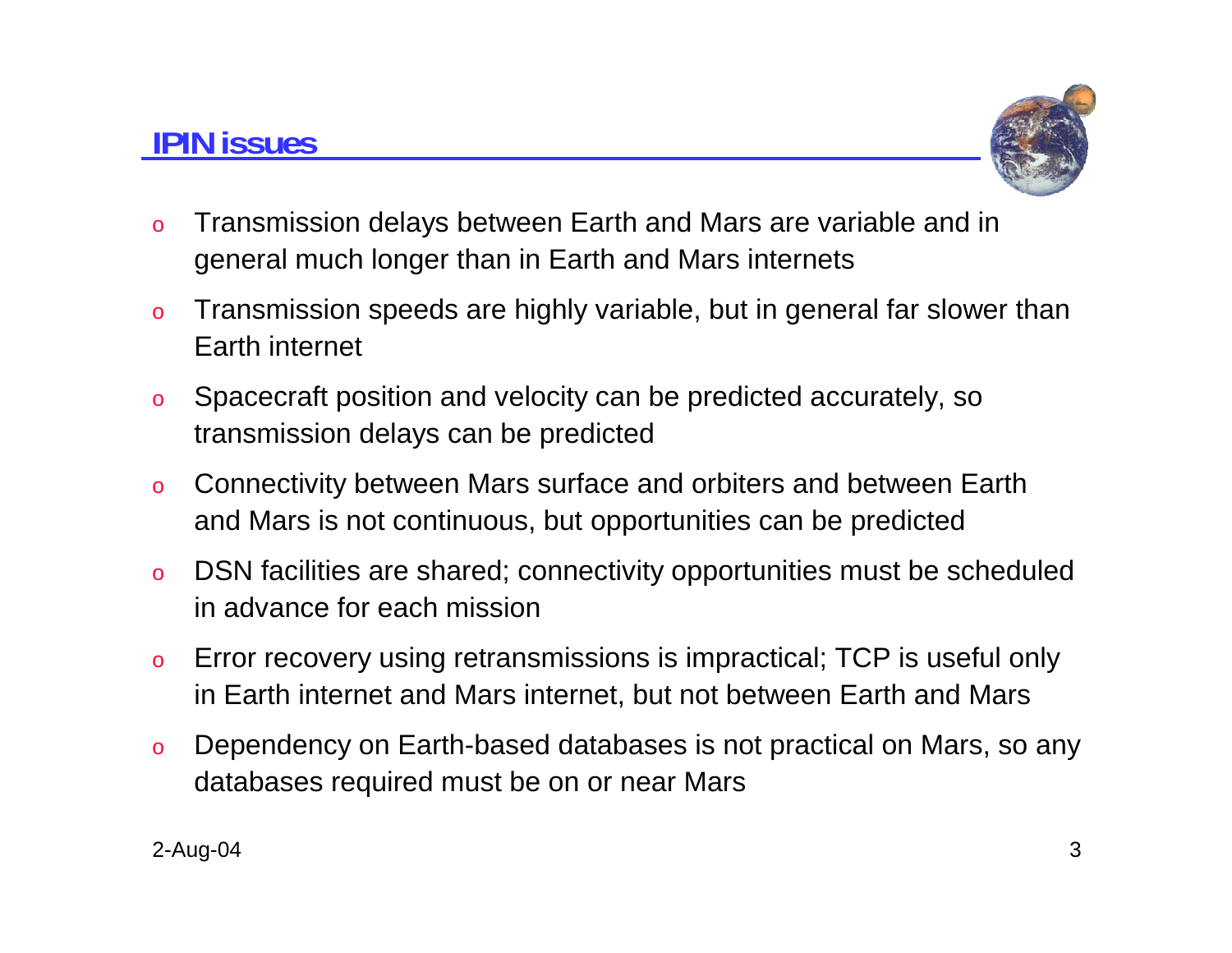### **IPIN architecture**



- o IPIN service between Earth and Mars internets is not real time
	- $\bullet$ Similar to electronic mail, but with important differences
	- •Data can be queued by the network for later delivery
	- • Data can be retrieved by the network when a transmission opportunity occurs
- o Earth and Mars internets are separate and distinct
	- $\bullet$ Each uses conventional TCP/IP architecture and packet switching principles
	- •Internet address spaces are separate and distinct
	- •Name-address resolution functions are separate and self contained
- o DSN segment isolated by gateways on Earth and in Mars orbit
	- • Gateways take custodial responsibility for commands and data prior to scheduled or predicted transmission opportunities
	- • DSN transmissions include one or more "bundles" consisting of commands and data addressed to an Earth or Mars gateway
	- • Onward transmission beyond the gateway requires domain name resolution using a database in the destination internet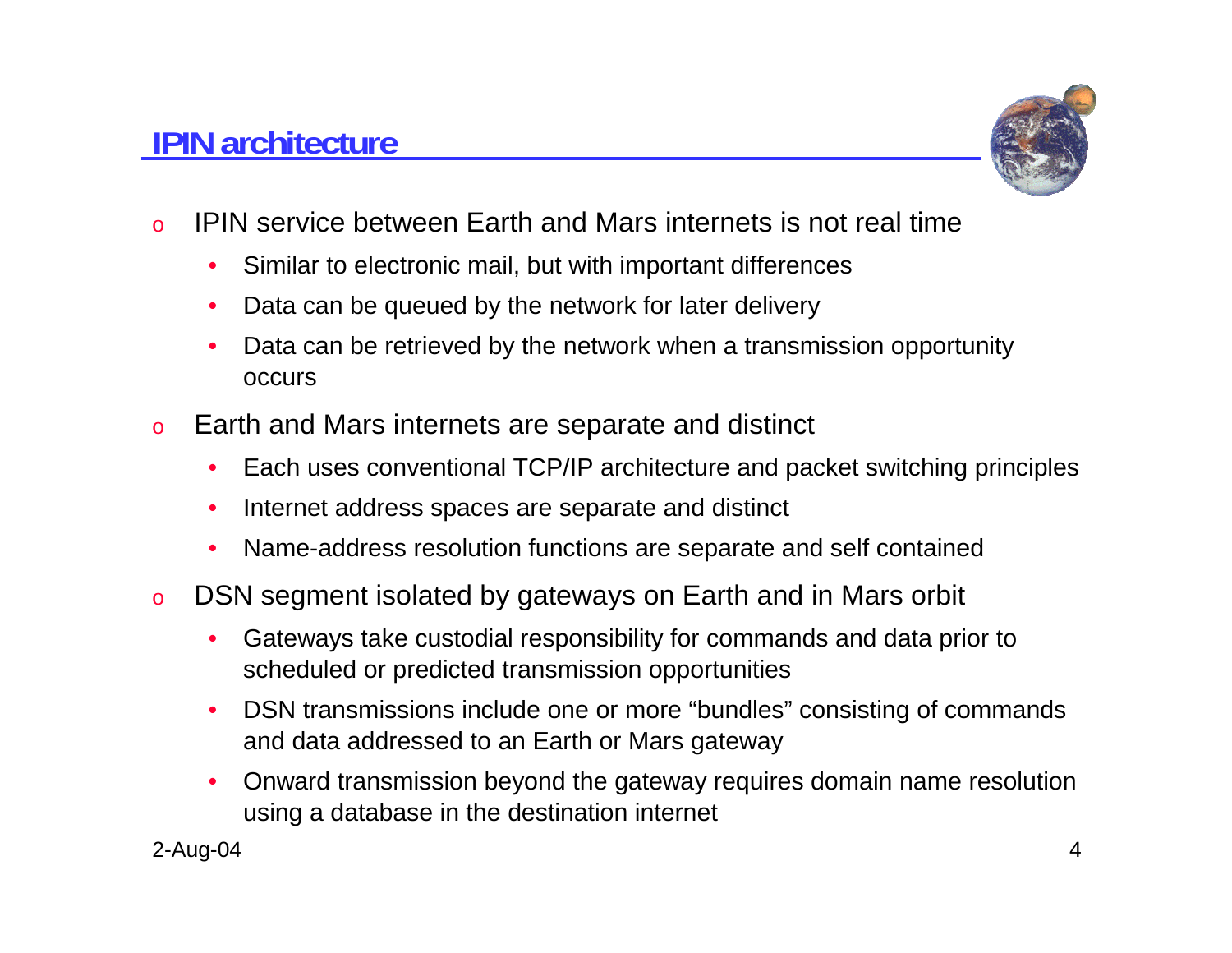### **IPIN timekeeping models**



- o Earth segment
	- $\bullet$ Synchronizes stationary NTP time servers and clients to UTC
	- $\bullet$ NTP messages exchanged at relatively frequent intervals
- o Mars segment
	- $\bullet$ Synchronizes orbiters and surface vehicles to planet Mars clock
	- • Must account for the vehicle position and velocity relative to planet Mars reference
	- • Messages exchanged at opportunistic intervals using piggybacked commands and data
- o DSN segment
	- $\bullet$ Synchronizes the planet Mars clock to UTC
	- • Must account relative position and velocity between DSN stations and Mars vehicles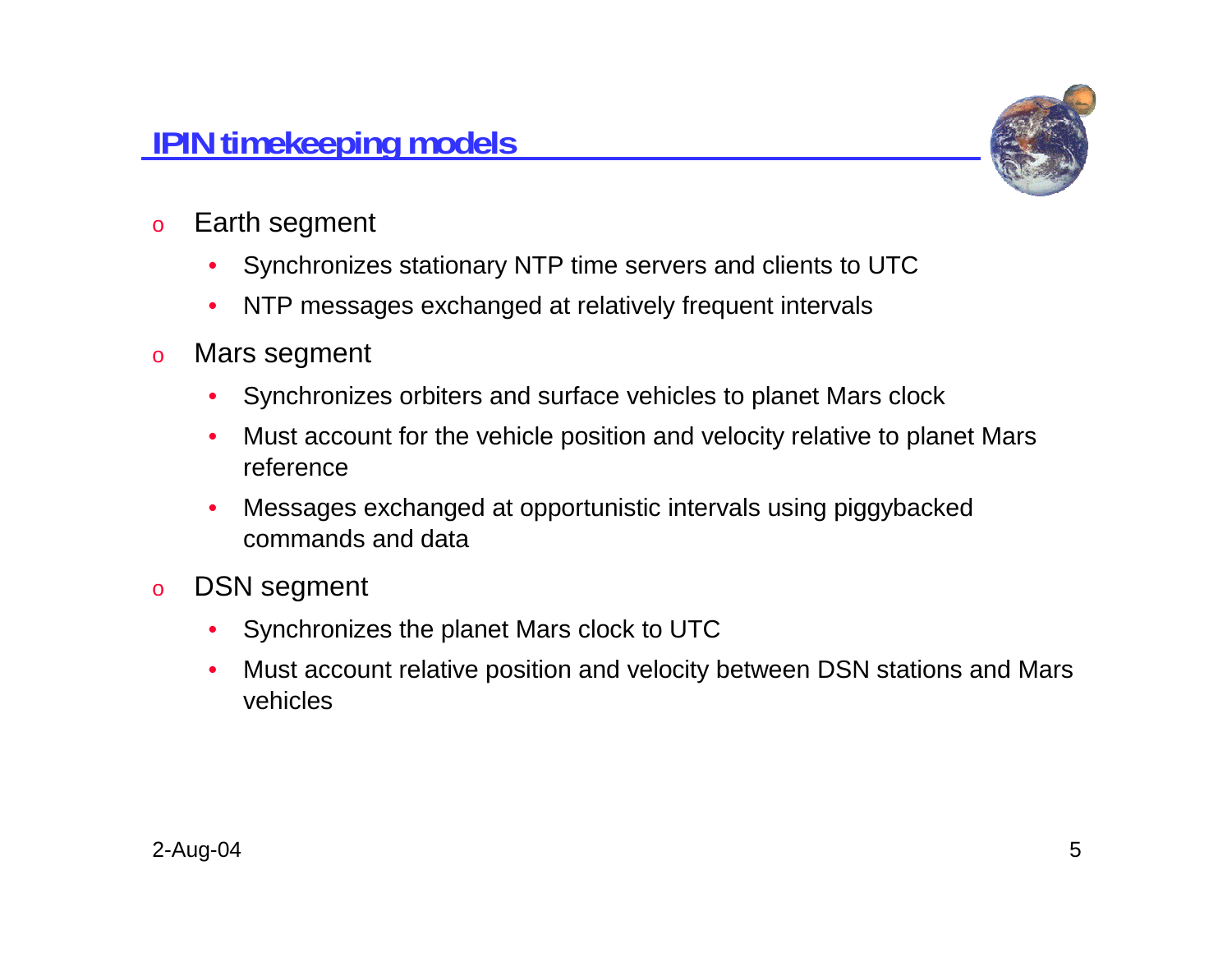### **Timescales**



- o International Atomic Time (TAI)
	- • Determined by a ensemble of cesium oscillators at national standard laboratories
	- •SI standard second 9,192,631,770 oscillations of the cesium atom
	- •Origin defined  $ET + 32.184$  s at  $0<sup>h</sup>$  1 January 1977
- o Astronomical time (UT1)
	- • Measured as the hour angle between the zenith meridian at Greenwich and the "mean" sun
	- •Drifts slowly with periodic variations from TAI
	- •Used prior to atomic time for civil timekeeping
- o Universal Coordinated Time (UTC)
	- •Runs at the same rate as TAI
	- •Origin is 0h 1 January 1972, 10 s behind TAI
	- Occasional insertions of a leapsecond in order to maintain agreement with UT1, some 32 s behind TAI in 2001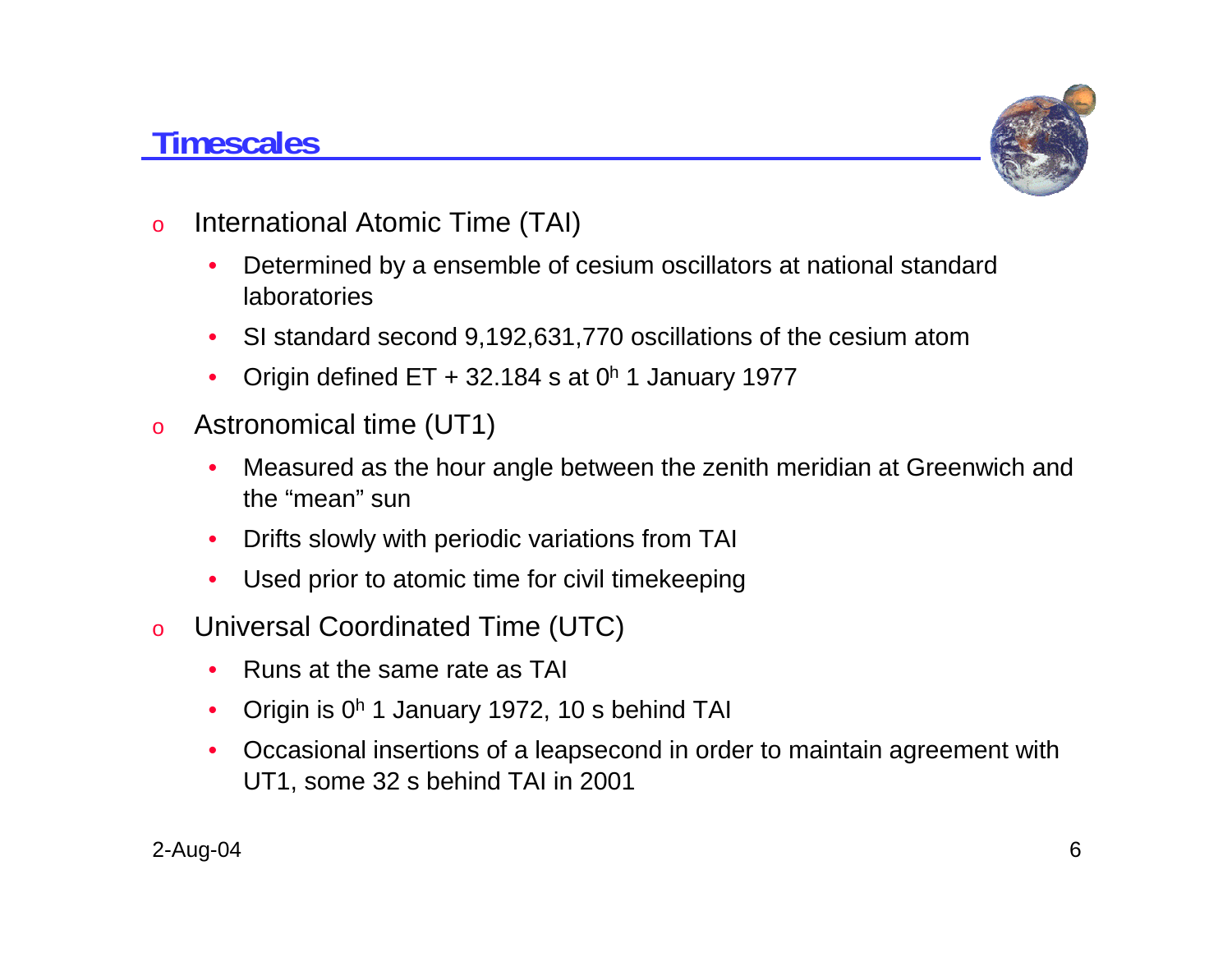

- o Ephemeris Time
	- •Based on Earth motion around the Sun
	- •Epoch is the number of solar days and fraction since 12h 1 January 1900
	- • Ephemeris second is 1 / 31,556,925.9747 of the tropical year that began at the epoch 0 January 1900 at 12h ET.
	- •Defined TAI + 32.184 s at  $0<sup>h</sup>$  1 January 1984
- o Greenwich Mean Siderial Time (GMST)
	- •Hour angle of the vernal equinox
	- • Siderial second is 365.25 / 366.25 of UT1 second, since the Earth makes one additional rotation each year - 23h 56m 4.0905s
	- •Mean Solar Time  $UT0 = UT$
	- •Moves with constant velocity along celestial equator
	- •Difference between Siderial Time and Mean Solar Time is equation of time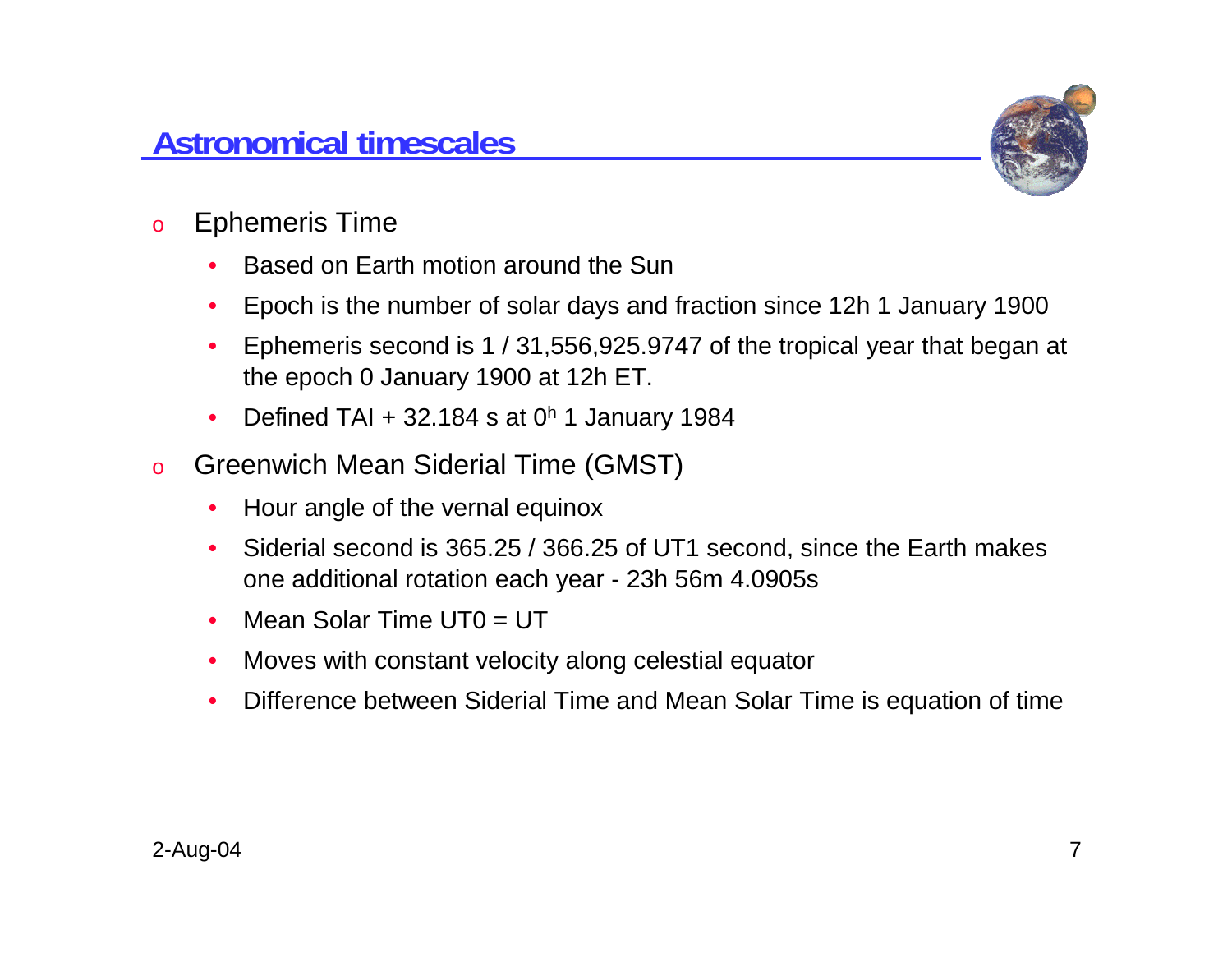#### **Heavenly oscillators**



- o Terrestrial Dynamical Time (TDT or TT)
	- $\bullet$ Proper time on Earth at sea level
	- •Runs at TAI rate
	- •Reference epoch TAI  $+$  32.184 s at 12<sup>h</sup> 1 Jan 2000
- o Barycentric Dynamical Time (TDB)
	- •Ideal time at the solar system barycenter (center of mass)
	- Reference epoch same as TDT
	- • Intervals measured between two epoches measured in TDT may not be the same in TDB, but variations are small - about 1.6 ms – due to relativistic effects
	- TDB = TT + .001658 sin(g) + .000014 sin(2g) s, where
	- G = 357.53 + 0.9856003 (JD 2451545.0) and
	- •JD = Julian Day, assumed here measured in UT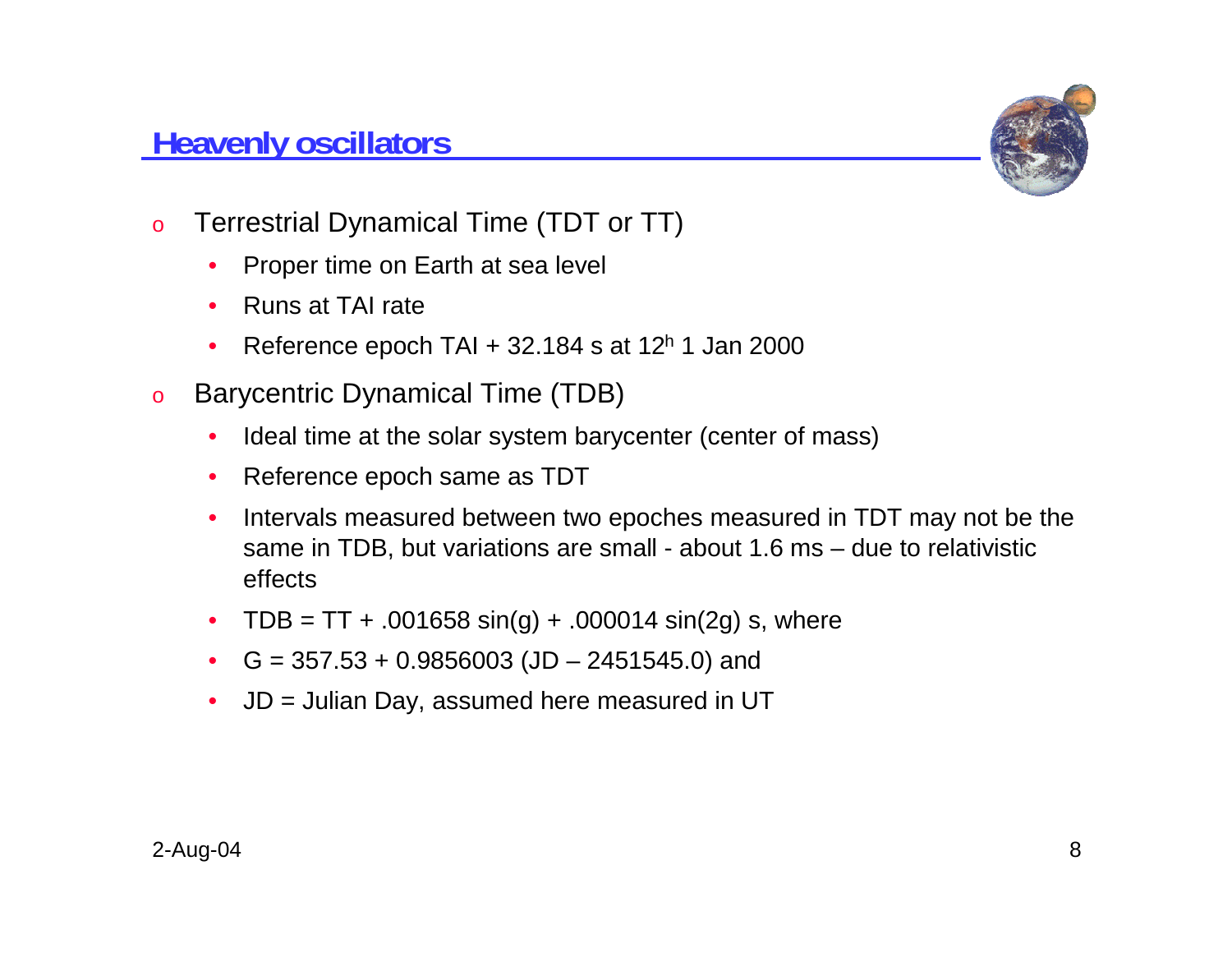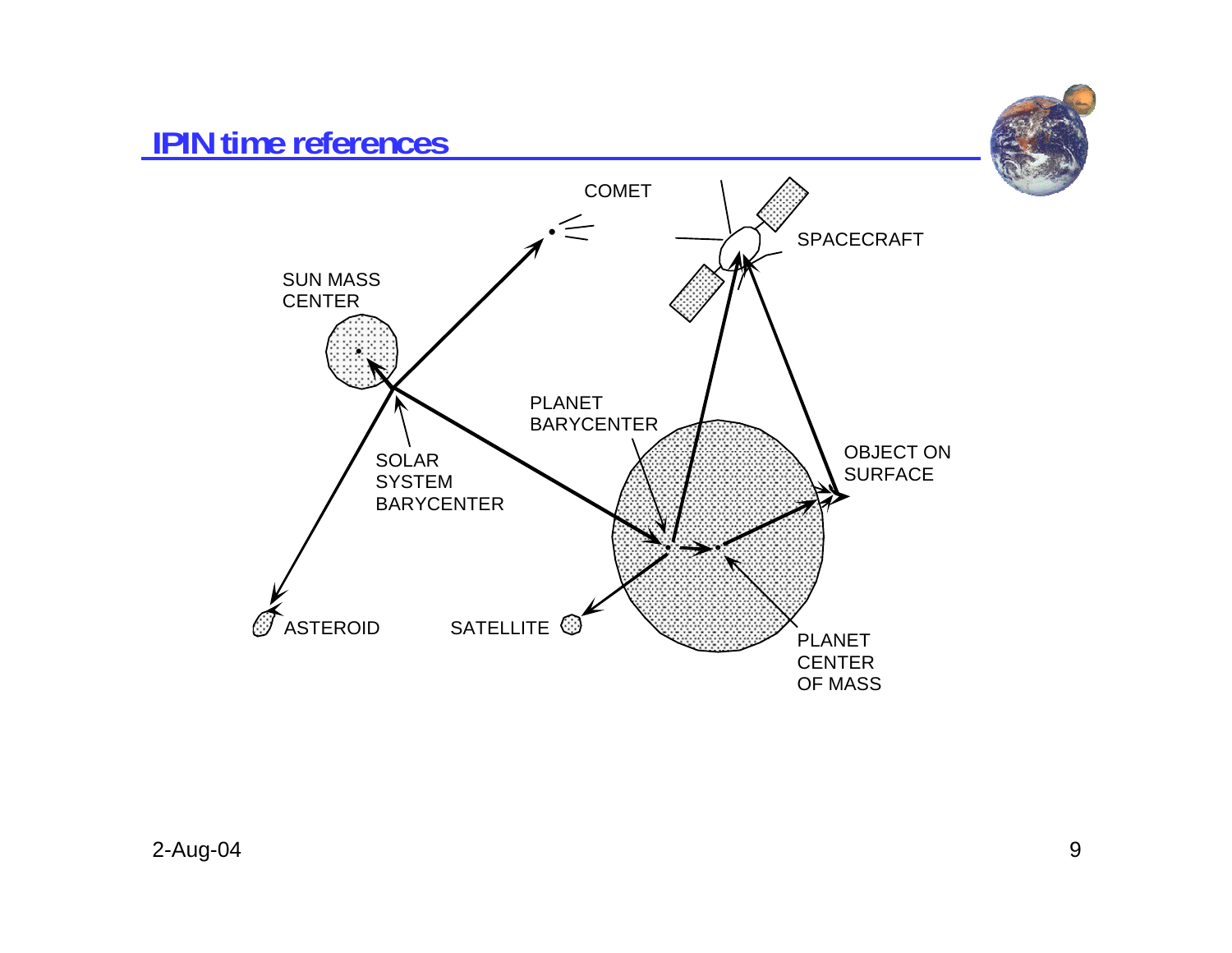#### **Interplanetary NTP**



- o All clients and servers operate on UTC timescale for compatibility with current Earth Internet.
- o Servers and clients have onboard ephemeris and SPICE routines to calculate position at any given UTC time.
- o Servers broadcast NTP packets at intervals to be determined.
	- • Servers send a transmit timestamp and compute ephemeris position according to server clock.
	- • Clients record an apparent receive timestamp and compute ephemeris position according to client clock.
	- $\bullet$  A client calculates the actual receive timestamp as the free-space propagation time between transmit and receive positions plus the transmit timestamp..
	- $\bullet$  The client corrects the clock and computes a new position based on the corrected clock, then calculates a new propagation time and actual receive timestamp.
	- •The client iterates this procedure until the corrections converge.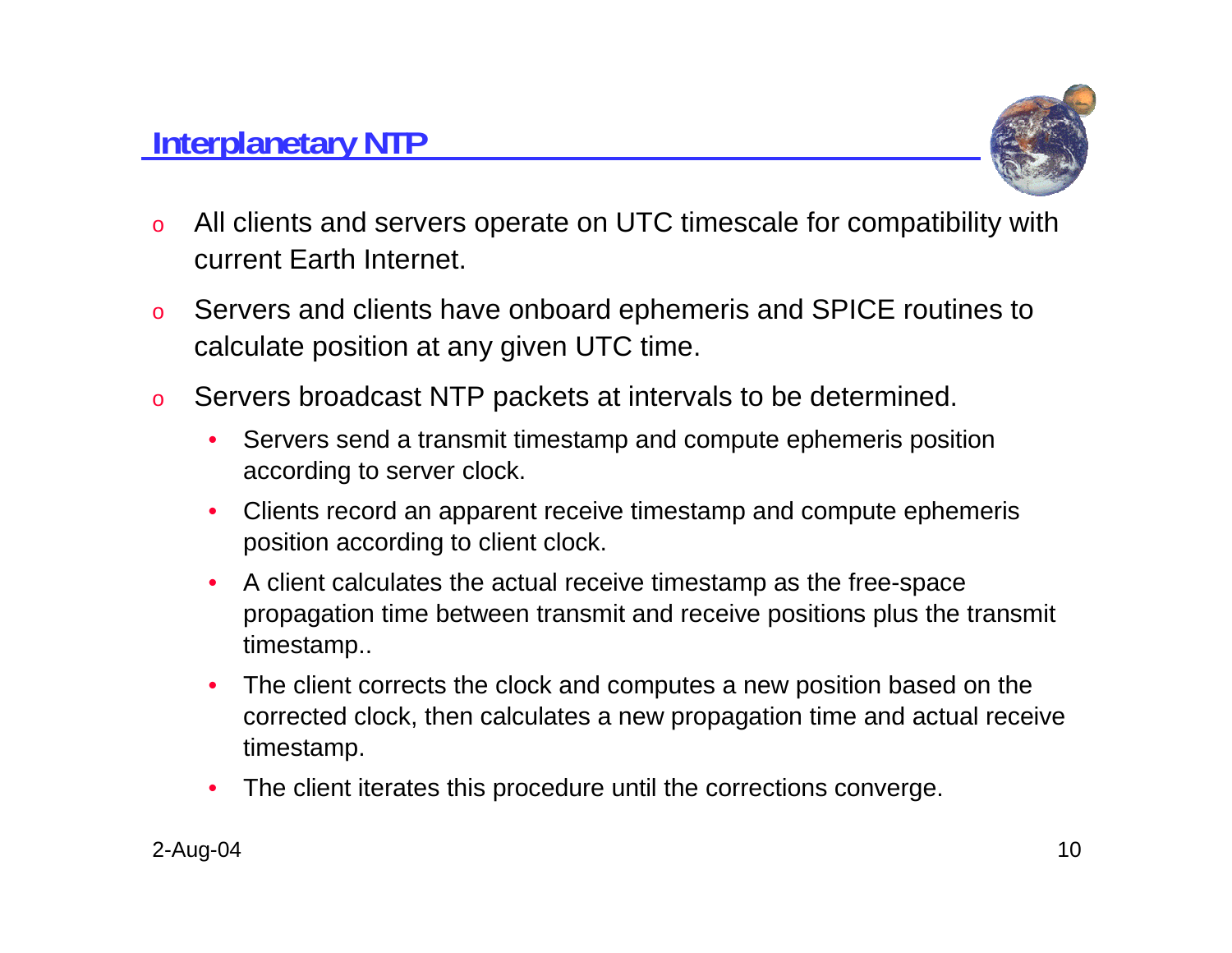

- o The NTP daemon has been enhanced with a simulation capability.
	- • The program is embedded in a discrete event simulator and uses the same code for both simulation and actual operation.
	- • We have completed a proof of concept experiment involving an Earth-Mars path and the routines and example ephemerides in the SPICE toolkit.
	- $\bullet$  The results were a little surprising and revealed that the "jitter" due to ephemeris determination and interpolation was somewhat greater than the NTP algorithms were prepared for.
	- • Obviously, the NTP clock discipline loop parameters need to be reoptimized.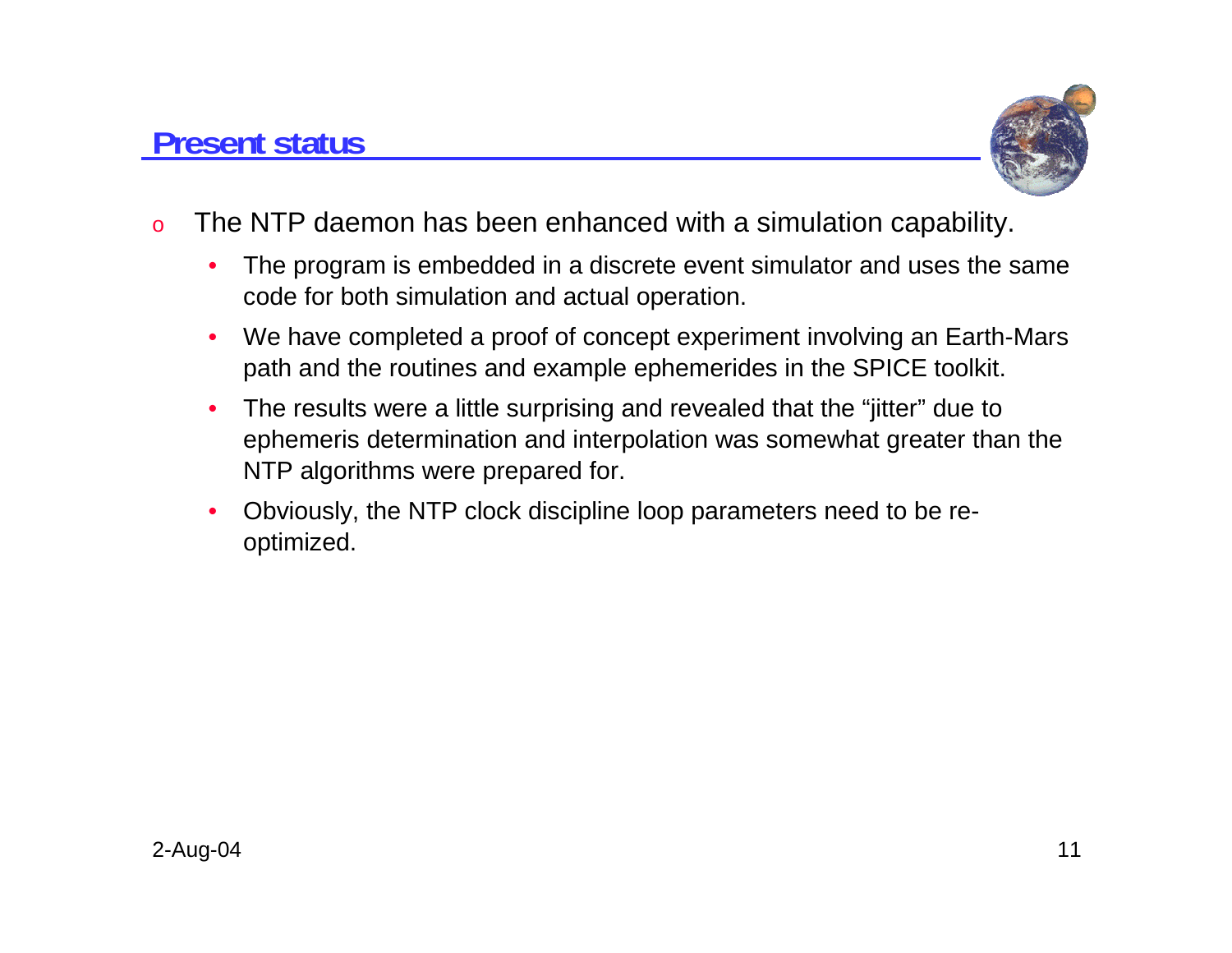



- oEarth-Mars lighttime range (s) over some 400 days calculated from ephemerides.
- 2-Aug-04 12 oThis is used to compensate for the delay before handing off to the NTP algorithms.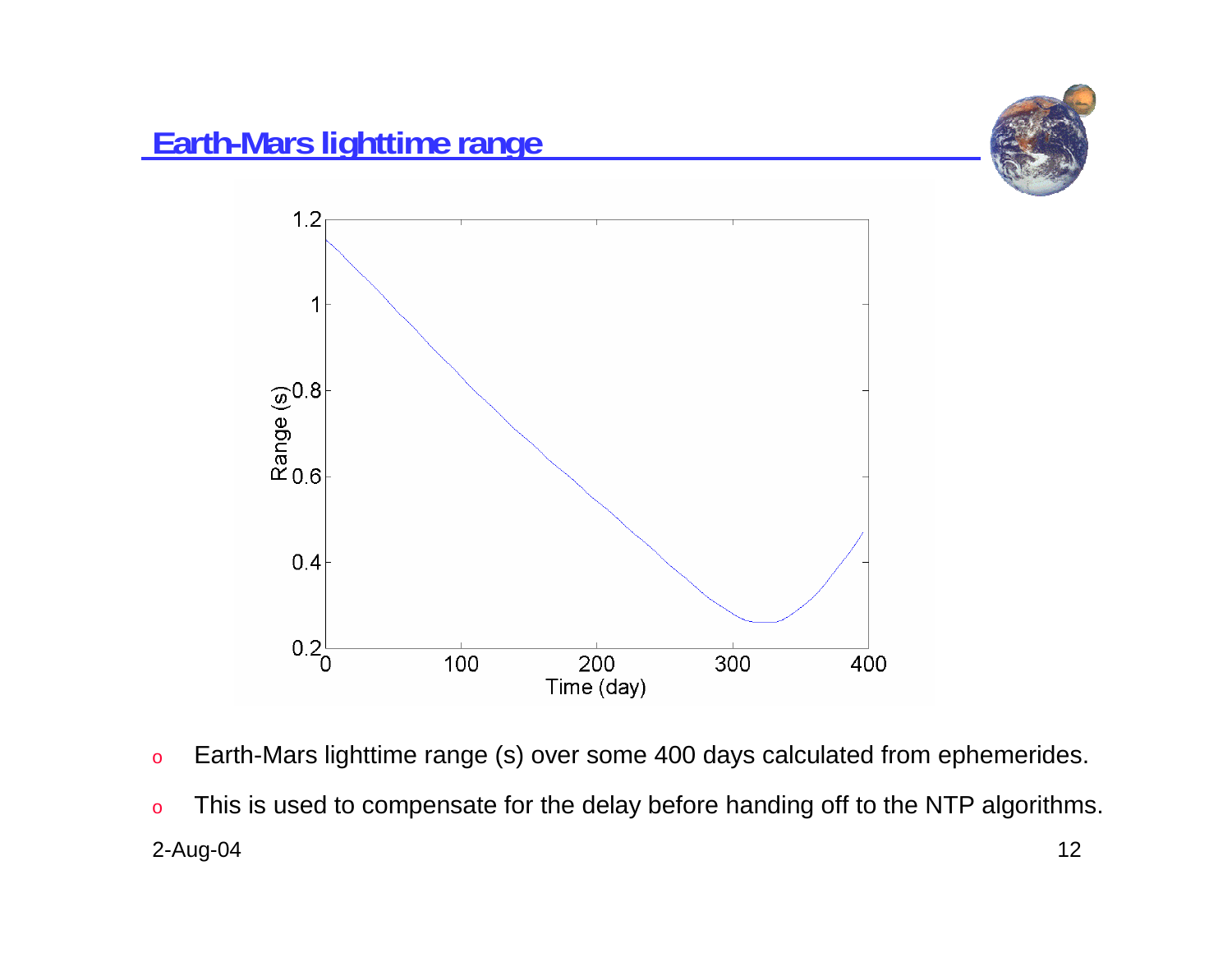

#### **NTP jitter**



- oResidual jitter measured by NTP after lighttime compensation
- oThis may be due to Chebyshev interpolation residuals.

#### 2-Aug-04 13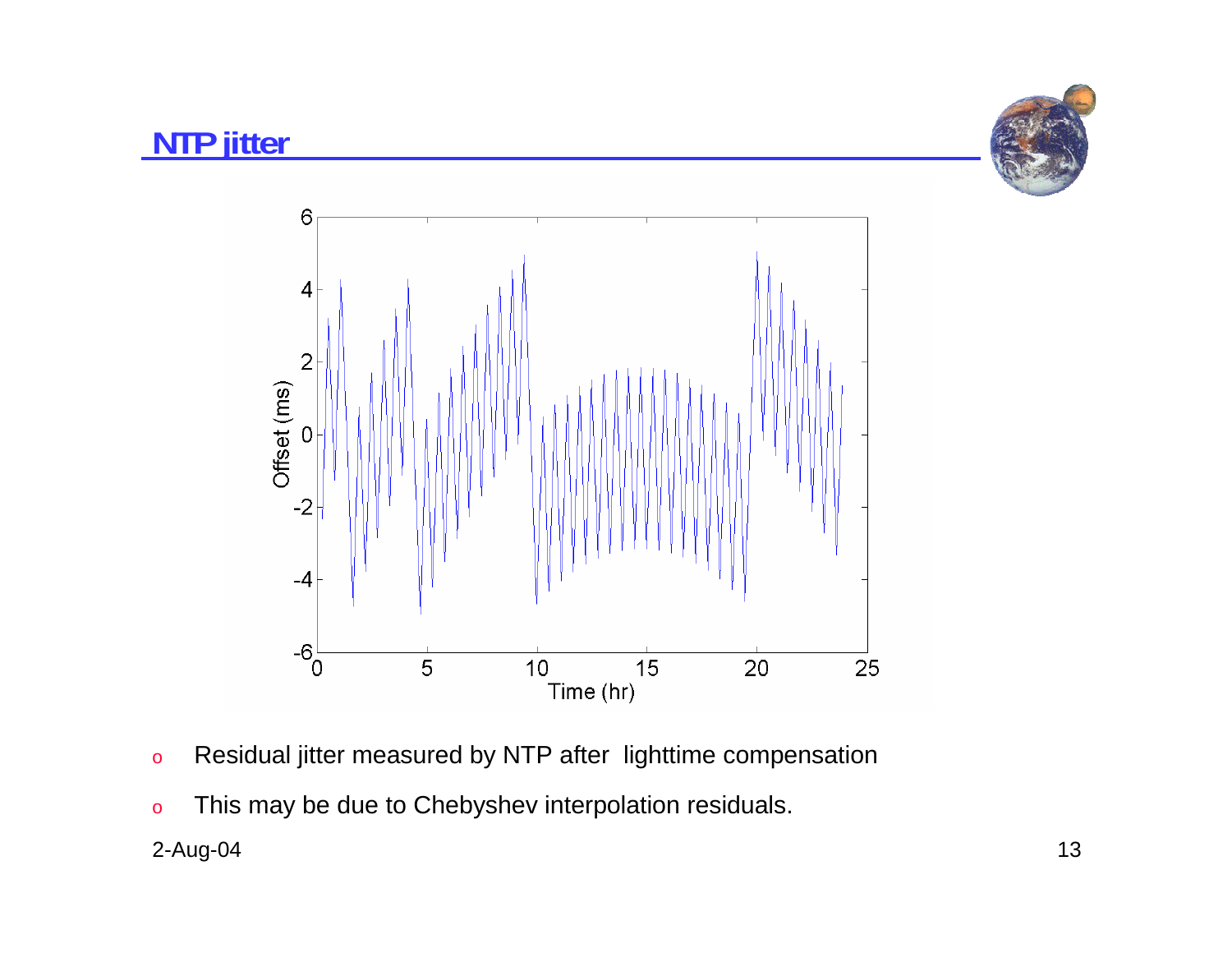## **Future plans**



- o Determine the Allan intercept characteristic for typical space channels.
	- • Ephemeris jitter can be much worse than Internet jitter, even in the old days with the circuit to Norway.
	- • Oscillator wander can be much worse then typical computer oscillators due to wider temperature variations.
- o Estimate clock discipline parameters based on the Allan intercept.
	- • The various step thresholds and popcorn spike parameters will probably change as well.
- o Design and execute a test program to confirm nominal operation.
	- • The program should involve a selection of paths in Earth-spacecraft and near-Mars configurations.
	- •Determine whether NTP symmetric modes could improve accuracy.
- o Wild card: dust off Highball technology for route and transmission scheduling.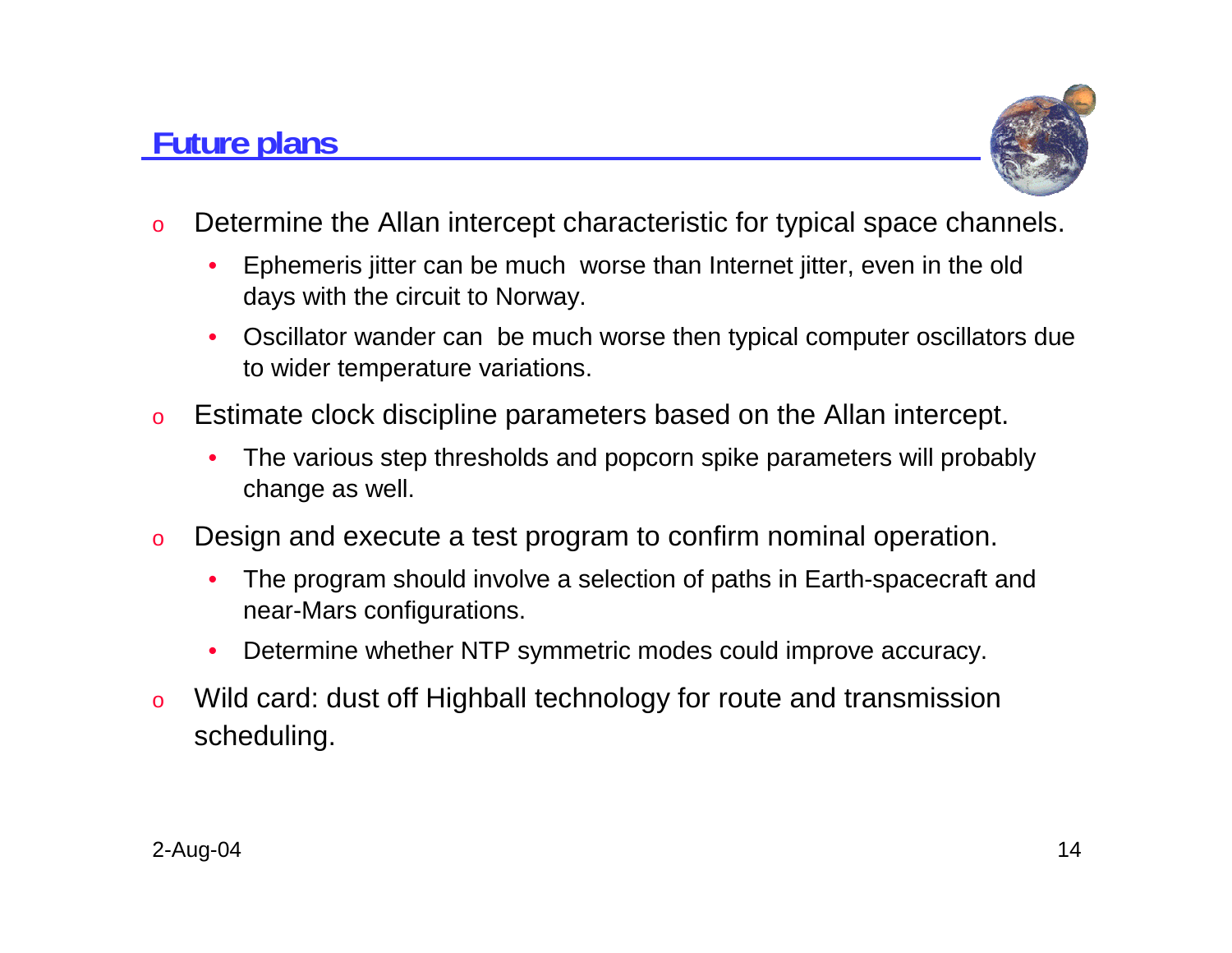

- o Network Time Protocol (NTP) Version 3 Specification RFC-1305
	- •NTPv4 features documented in release notes and reports cited there
- o Simple NTP (SNTP) Version 3 specification RFC-2030
	- •Applicable to IPv4, IPv6 and ISO CNLS
- o List of public NTP time servers (as of May 2001)
	- $\bullet$ 107 active primary (stratum 1) servers
	- •136 active stratum 2 servers
- o NTP Version 4 implementation and documentation for Unix, VMS and Windows
	- •Ported to over two dozen architectures and operating systems
	- •Utility programs for remote monitoring, control and performance evaluation
	- •Complete documentation in HTML format
- o Collaboration resources at http://www.eecis.udel.edu/~mills/resource.htm